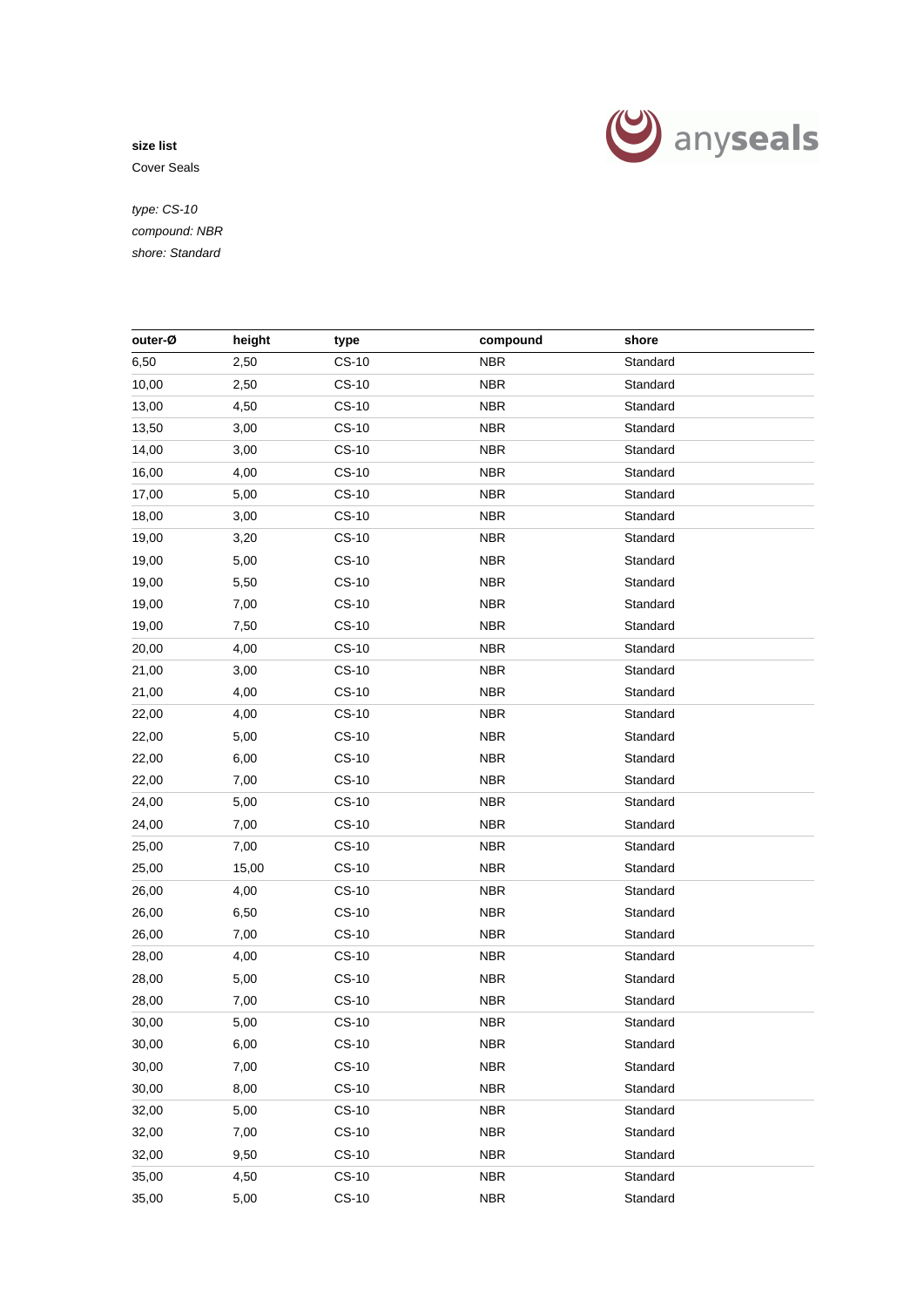

Cover Seals

| outer-Ø | height | type         | compound   | shore    |  |
|---------|--------|--------------|------------|----------|--|
| 35,00   | 7,00   | $CS-10$      | <b>NBR</b> | Standard |  |
| 35,00   | 8,00   | $CS-10$      | <b>NBR</b> | Standard |  |
| 35,00   | 10,00  | $CS-10$      | <b>NBR</b> | Standard |  |
| 35,00   | 13,00  | $CS-10$      | <b>NBR</b> | Standard |  |
| 37,00   | 5,00   | $CS-10$      | <b>NBR</b> | Standard |  |
| 37,00   | 7,00   | $CS-10$      | <b>NBR</b> | Standard |  |
| 37,00   | 10,00  | CS-10        | <b>NBR</b> | Standard |  |
| 39,00   | 4,00   | $CS-10$      | <b>NBR</b> | Standard |  |
| 39,00   | 5,00   | $CS-10$      | <b>NBR</b> | Standard |  |
| 40,00   | 4,50   | $CS-10$      | <b>NBR</b> | Standard |  |
| 40,00   | 7,00   | $CS-10$      | <b>NBR</b> | Standard |  |
| 40,00   | 10,00  | $CS-10$      | <b>NBR</b> | Standard |  |
|         |        |              | <b>NBR</b> | Standard |  |
| 42,00   | 4,00   | $CS-10$      |            |          |  |
| 42,00   | 6,00   | $CS-10$      | <b>NBR</b> | Standard |  |
| 42,00   | 7,00   | $CS-10$      | <b>NBR</b> | Standard |  |
| 42,00   | 9,50   | $CS-10$      | <b>NBR</b> | Standard |  |
| 45,00   | 5,00   | $CS-10$      | <b>NBR</b> | Standard |  |
| 45,00   | 7,00   | $CS-10$      | <b>NBR</b> | Standard |  |
| 47,00   | 4,00   | $CS-10$      | <b>NBR</b> | Standard |  |
| 47,00   | 6,50   | $CS-10$      | <b>NBR</b> | Standard |  |
| 47,00   | 7,00   | $CS-10$      | <b>NBR</b> | Standard |  |
| 47,00   | 8,00   | $CS-10$      | <b>NBR</b> | Standard |  |
| 47,00   | 10,00  | $CS-10$      | <b>NBR</b> | Standard |  |
| 48,00   | 4,00   | $CS-10$      | <b>NBR</b> | Standard |  |
| 48,00   | 5,00   | $CS-10$      | <b>NBR</b> | Standard |  |
| 48,00   | 6,60   | $CS-10$      | <b>NBR</b> | Standard |  |
| 50,00   | 5,00   | $CS-10$      | <b>NBR</b> | Standard |  |
| 50,00   | 9,00   | $CS-10$      | <b>NBR</b> | Standard |  |
| 50,00   | 10,00  | <b>CS-10</b> | <b>NBR</b> | Standard |  |
| 52,00   | 6,50   | $CS-10$      | <b>NBR</b> | Standard |  |
| 52,00   | 7,00   | $CS-10$      | <b>NBR</b> | Standard |  |
| 52,00   | 10,00  | $CS-10$      | <b>NBR</b> | Standard |  |
| 55,00   | 9,00   | $CS-10$      | <b>NBR</b> | Standard |  |
| 55,00   | 10,00  | $CS-10$      | <b>NBR</b> | Standard |  |
| 60,00   | 7,00   | <b>CS-10</b> | <b>NBR</b> | Standard |  |
| 60,00   | 8,00   | $CS-10$      | <b>NBR</b> | Standard |  |
| 60,00   | 10,00  | $CS-10$      | <b>NBR</b> | Standard |  |
| 62,00   | 7,00   | $CS-10$      | <b>NBR</b> | Standard |  |
| 62,00   | 8,00   | $CS-10$      | <b>NBR</b> | Standard |  |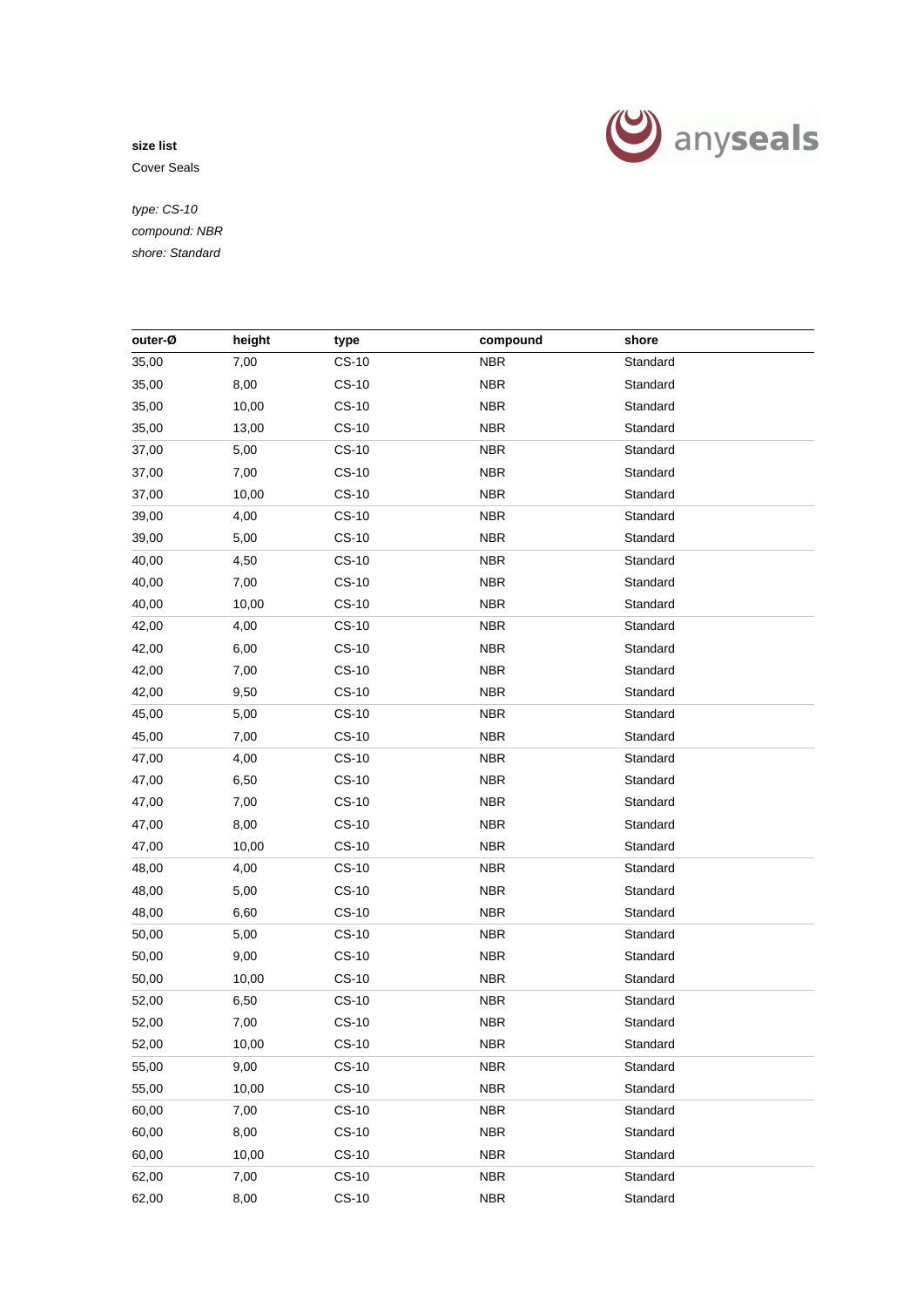

Cover Seals

| height<br>outer-Ø<br>compound<br>shore<br>type<br>$CS-10$<br><b>NBR</b><br>Standard<br>62,00<br>10,00<br>62,00<br>$CS-10$<br><b>NBR</b><br>Standard<br>12,00<br><b>NBR</b><br>63,70<br>7,80<br>$CS-10$<br>Standard<br>65,00<br>$CS-10$<br><b>NBR</b><br>Standard<br>10,00<br>68,00<br>8,00<br>$CS-10$<br><b>NBR</b><br>Standard<br>68,00<br>8,50<br>$CS-10$<br><b>NBR</b><br>Standard<br>70,00<br>9,00<br>$CS-10$<br><b>NBR</b><br>Standard<br>70,00<br>$CS-10$<br><b>NBR</b><br>Standard<br>10,00<br>72,00<br>$CS-10$<br><b>NBR</b><br>7,00<br>Standard<br><b>NBR</b><br>72,00<br>9,00<br>$CS-10$<br>Standard<br>72,00<br>10,00<br>$CS-10$<br><b>NBR</b><br>Standard<br>75,00<br><b>NBR</b><br>7,00<br>$CS-10$<br>Standard<br><b>NBR</b><br>75,00<br>12,00<br>$CS-10$<br>Standard<br>76,20<br>$CS-10$<br><b>NBR</b><br>10,00<br>Standard<br>$CS-10$<br><b>NBR</b><br>Standard<br>80,00<br>7,00<br>80,00<br>CS-10<br><b>NBR</b><br>Standard<br>10,00<br><b>NBR</b><br>80,00<br>12,00<br>$CS-10$<br>Standard<br>$CS-10$<br><b>NBR</b><br>Standard<br>85,00<br>10,00<br>$CS-10$<br><b>NBR</b><br>Standard<br>85,00<br>12,00<br>$CS-10$<br><b>NBR</b><br>90,00<br>8,00<br>Standard<br><b>NBR</b><br>90,00<br>10,00<br>$CS-10$<br>Standard<br><b>NBR</b><br>90,00<br>12,00<br>$CS-10$<br>Standard<br><b>NBR</b><br>92,00<br>10,00<br>$CS-10$<br>Standard<br>95,00<br>$CS-10$<br><b>NBR</b><br>10,00<br>Standard |
|-------------------------------------------------------------------------------------------------------------------------------------------------------------------------------------------------------------------------------------------------------------------------------------------------------------------------------------------------------------------------------------------------------------------------------------------------------------------------------------------------------------------------------------------------------------------------------------------------------------------------------------------------------------------------------------------------------------------------------------------------------------------------------------------------------------------------------------------------------------------------------------------------------------------------------------------------------------------------------------------------------------------------------------------------------------------------------------------------------------------------------------------------------------------------------------------------------------------------------------------------------------------------------------------------------------------------------------------------------------------------------------------------------------|
|                                                                                                                                                                                                                                                                                                                                                                                                                                                                                                                                                                                                                                                                                                                                                                                                                                                                                                                                                                                                                                                                                                                                                                                                                                                                                                                                                                                                             |
|                                                                                                                                                                                                                                                                                                                                                                                                                                                                                                                                                                                                                                                                                                                                                                                                                                                                                                                                                                                                                                                                                                                                                                                                                                                                                                                                                                                                             |
|                                                                                                                                                                                                                                                                                                                                                                                                                                                                                                                                                                                                                                                                                                                                                                                                                                                                                                                                                                                                                                                                                                                                                                                                                                                                                                                                                                                                             |
|                                                                                                                                                                                                                                                                                                                                                                                                                                                                                                                                                                                                                                                                                                                                                                                                                                                                                                                                                                                                                                                                                                                                                                                                                                                                                                                                                                                                             |
|                                                                                                                                                                                                                                                                                                                                                                                                                                                                                                                                                                                                                                                                                                                                                                                                                                                                                                                                                                                                                                                                                                                                                                                                                                                                                                                                                                                                             |
|                                                                                                                                                                                                                                                                                                                                                                                                                                                                                                                                                                                                                                                                                                                                                                                                                                                                                                                                                                                                                                                                                                                                                                                                                                                                                                                                                                                                             |
|                                                                                                                                                                                                                                                                                                                                                                                                                                                                                                                                                                                                                                                                                                                                                                                                                                                                                                                                                                                                                                                                                                                                                                                                                                                                                                                                                                                                             |
|                                                                                                                                                                                                                                                                                                                                                                                                                                                                                                                                                                                                                                                                                                                                                                                                                                                                                                                                                                                                                                                                                                                                                                                                                                                                                                                                                                                                             |
|                                                                                                                                                                                                                                                                                                                                                                                                                                                                                                                                                                                                                                                                                                                                                                                                                                                                                                                                                                                                                                                                                                                                                                                                                                                                                                                                                                                                             |
|                                                                                                                                                                                                                                                                                                                                                                                                                                                                                                                                                                                                                                                                                                                                                                                                                                                                                                                                                                                                                                                                                                                                                                                                                                                                                                                                                                                                             |
|                                                                                                                                                                                                                                                                                                                                                                                                                                                                                                                                                                                                                                                                                                                                                                                                                                                                                                                                                                                                                                                                                                                                                                                                                                                                                                                                                                                                             |
|                                                                                                                                                                                                                                                                                                                                                                                                                                                                                                                                                                                                                                                                                                                                                                                                                                                                                                                                                                                                                                                                                                                                                                                                                                                                                                                                                                                                             |
|                                                                                                                                                                                                                                                                                                                                                                                                                                                                                                                                                                                                                                                                                                                                                                                                                                                                                                                                                                                                                                                                                                                                                                                                                                                                                                                                                                                                             |
|                                                                                                                                                                                                                                                                                                                                                                                                                                                                                                                                                                                                                                                                                                                                                                                                                                                                                                                                                                                                                                                                                                                                                                                                                                                                                                                                                                                                             |
|                                                                                                                                                                                                                                                                                                                                                                                                                                                                                                                                                                                                                                                                                                                                                                                                                                                                                                                                                                                                                                                                                                                                                                                                                                                                                                                                                                                                             |
|                                                                                                                                                                                                                                                                                                                                                                                                                                                                                                                                                                                                                                                                                                                                                                                                                                                                                                                                                                                                                                                                                                                                                                                                                                                                                                                                                                                                             |
|                                                                                                                                                                                                                                                                                                                                                                                                                                                                                                                                                                                                                                                                                                                                                                                                                                                                                                                                                                                                                                                                                                                                                                                                                                                                                                                                                                                                             |
|                                                                                                                                                                                                                                                                                                                                                                                                                                                                                                                                                                                                                                                                                                                                                                                                                                                                                                                                                                                                                                                                                                                                                                                                                                                                                                                                                                                                             |
|                                                                                                                                                                                                                                                                                                                                                                                                                                                                                                                                                                                                                                                                                                                                                                                                                                                                                                                                                                                                                                                                                                                                                                                                                                                                                                                                                                                                             |
|                                                                                                                                                                                                                                                                                                                                                                                                                                                                                                                                                                                                                                                                                                                                                                                                                                                                                                                                                                                                                                                                                                                                                                                                                                                                                                                                                                                                             |
|                                                                                                                                                                                                                                                                                                                                                                                                                                                                                                                                                                                                                                                                                                                                                                                                                                                                                                                                                                                                                                                                                                                                                                                                                                                                                                                                                                                                             |
|                                                                                                                                                                                                                                                                                                                                                                                                                                                                                                                                                                                                                                                                                                                                                                                                                                                                                                                                                                                                                                                                                                                                                                                                                                                                                                                                                                                                             |
|                                                                                                                                                                                                                                                                                                                                                                                                                                                                                                                                                                                                                                                                                                                                                                                                                                                                                                                                                                                                                                                                                                                                                                                                                                                                                                                                                                                                             |
|                                                                                                                                                                                                                                                                                                                                                                                                                                                                                                                                                                                                                                                                                                                                                                                                                                                                                                                                                                                                                                                                                                                                                                                                                                                                                                                                                                                                             |
|                                                                                                                                                                                                                                                                                                                                                                                                                                                                                                                                                                                                                                                                                                                                                                                                                                                                                                                                                                                                                                                                                                                                                                                                                                                                                                                                                                                                             |
| $CS-10$<br><b>NBR</b><br>100,00<br>10,00<br>Standard                                                                                                                                                                                                                                                                                                                                                                                                                                                                                                                                                                                                                                                                                                                                                                                                                                                                                                                                                                                                                                                                                                                                                                                                                                                                                                                                                        |
| $CS-10$<br><b>NBR</b><br>Standard<br>100,00<br>12,00                                                                                                                                                                                                                                                                                                                                                                                                                                                                                                                                                                                                                                                                                                                                                                                                                                                                                                                                                                                                                                                                                                                                                                                                                                                                                                                                                        |
| $CS-10$<br><b>NBR</b><br>106,00<br>15,00<br>Standard                                                                                                                                                                                                                                                                                                                                                                                                                                                                                                                                                                                                                                                                                                                                                                                                                                                                                                                                                                                                                                                                                                                                                                                                                                                                                                                                                        |
| <b>NBR</b><br>110,00<br>10,00<br>$CS-10$<br>Standard                                                                                                                                                                                                                                                                                                                                                                                                                                                                                                                                                                                                                                                                                                                                                                                                                                                                                                                                                                                                                                                                                                                                                                                                                                                                                                                                                        |
| 110,00<br>$CS-10$<br><b>NBR</b><br>Standard<br>12,00                                                                                                                                                                                                                                                                                                                                                                                                                                                                                                                                                                                                                                                                                                                                                                                                                                                                                                                                                                                                                                                                                                                                                                                                                                                                                                                                                        |
| $CS-10$<br>Standard<br>115,00<br>12,00<br><b>NBR</b>                                                                                                                                                                                                                                                                                                                                                                                                                                                                                                                                                                                                                                                                                                                                                                                                                                                                                                                                                                                                                                                                                                                                                                                                                                                                                                                                                        |
| 120,00<br>12,00<br>$CS-10$<br><b>NBR</b><br>Standard                                                                                                                                                                                                                                                                                                                                                                                                                                                                                                                                                                                                                                                                                                                                                                                                                                                                                                                                                                                                                                                                                                                                                                                                                                                                                                                                                        |
| 120,00<br>$CS-10$<br><b>NBR</b><br>Standard<br>13,00                                                                                                                                                                                                                                                                                                                                                                                                                                                                                                                                                                                                                                                                                                                                                                                                                                                                                                                                                                                                                                                                                                                                                                                                                                                                                                                                                        |
| $CS-10$<br>Standard<br>125,00<br><b>NBR</b><br>12,00                                                                                                                                                                                                                                                                                                                                                                                                                                                                                                                                                                                                                                                                                                                                                                                                                                                                                                                                                                                                                                                                                                                                                                                                                                                                                                                                                        |
| $CS-10$<br><b>NBR</b><br>Standard<br>128,60<br>12,00                                                                                                                                                                                                                                                                                                                                                                                                                                                                                                                                                                                                                                                                                                                                                                                                                                                                                                                                                                                                                                                                                                                                                                                                                                                                                                                                                        |
| $CS-10$<br><b>NBR</b><br>Standard<br>130,00<br>12,00                                                                                                                                                                                                                                                                                                                                                                                                                                                                                                                                                                                                                                                                                                                                                                                                                                                                                                                                                                                                                                                                                                                                                                                                                                                                                                                                                        |
| $CS-10$<br><b>NBR</b><br>Standard<br>130,00<br>13,00                                                                                                                                                                                                                                                                                                                                                                                                                                                                                                                                                                                                                                                                                                                                                                                                                                                                                                                                                                                                                                                                                                                                                                                                                                                                                                                                                        |
| <b>CS-10</b><br><b>NBR</b><br>Standard<br>140,00<br>12,00                                                                                                                                                                                                                                                                                                                                                                                                                                                                                                                                                                                                                                                                                                                                                                                                                                                                                                                                                                                                                                                                                                                                                                                                                                                                                                                                                   |
| 140,00<br>$CS-10$<br><b>NBR</b><br>Standard<br>15,00                                                                                                                                                                                                                                                                                                                                                                                                                                                                                                                                                                                                                                                                                                                                                                                                                                                                                                                                                                                                                                                                                                                                                                                                                                                                                                                                                        |
| $CS-10$<br>Standard<br>145,00<br>12,00<br><b>NBR</b>                                                                                                                                                                                                                                                                                                                                                                                                                                                                                                                                                                                                                                                                                                                                                                                                                                                                                                                                                                                                                                                                                                                                                                                                                                                                                                                                                        |